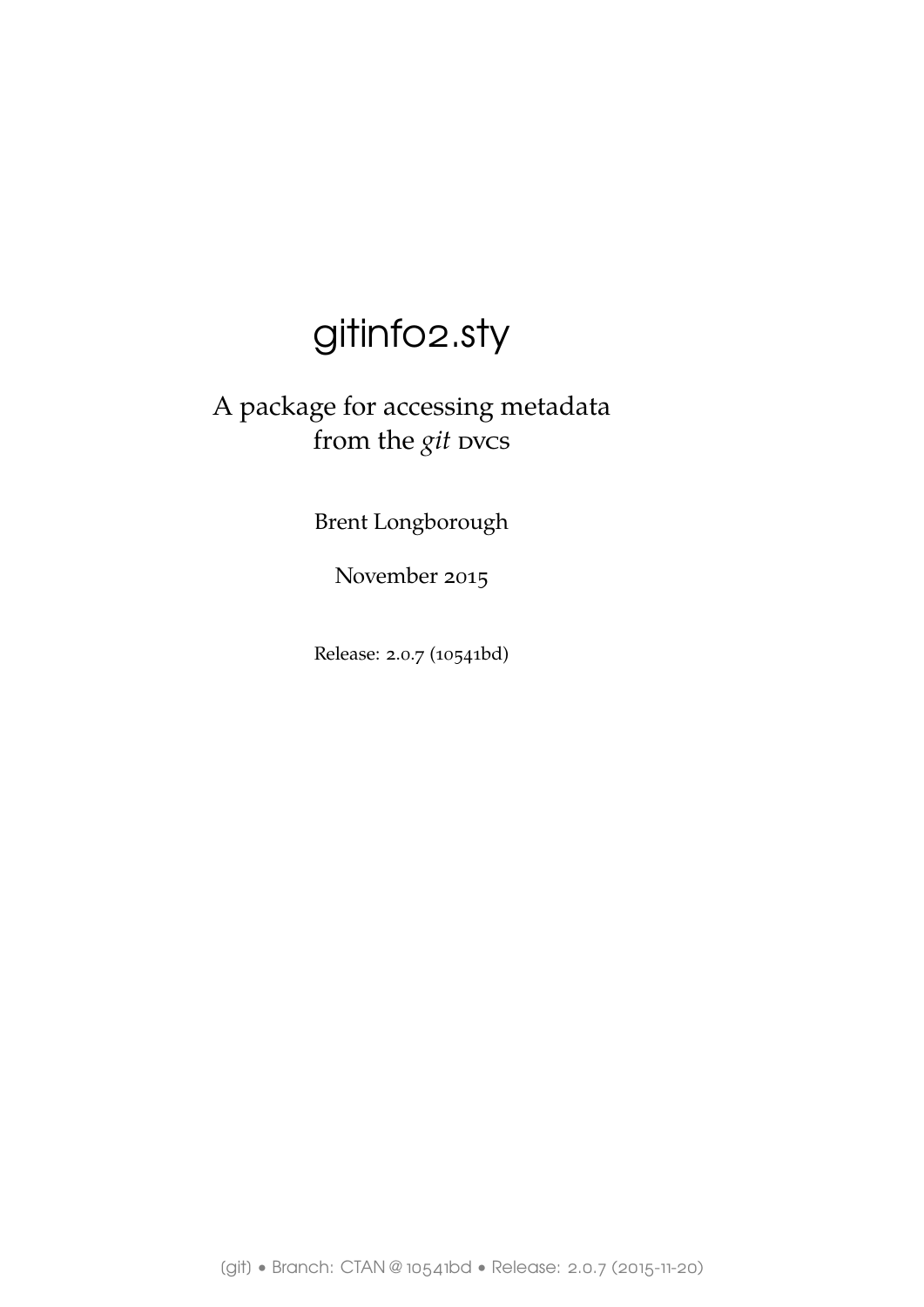### **CONTENTS**

| Introduction<br>1                                                                                      |
|--------------------------------------------------------------------------------------------------------|
| $\mathbf{1}$                                                                                           |
| Why a new package? $\ldots \ldots \ldots \ldots \ldots \ldots \ldots \ldots \ldots$<br>$\overline{2}$  |
| Setup and tailoring<br>$\overline{\mathbf{3}}$                                                         |
| $\overline{3}$                                                                                         |
| $\overline{4}$                                                                                         |
| Using the package<br>5                                                                                 |
| 5                                                                                                      |
| 5                                                                                                      |
| 6                                                                                                      |
| 6                                                                                                      |
| The metadata $\ldots \ldots \ldots \ldots \ldots \ldots \ldots \ldots \ldots \ldots$<br>$\overline{7}$ |
| 8                                                                                                      |
| 9                                                                                                      |
| 10                                                                                                     |
| 11                                                                                                     |
| 11                                                                                                     |
| 12                                                                                                     |
| Notes on the sequence of events $\dots \dots \dots \dots \dots \dots \dots \dots$<br>12                |
| Etc<br>13                                                                                              |
| 13                                                                                                     |
| 14                                                                                                     |
| 15                                                                                                     |
| 15                                                                                                     |
| <b>Notes</b><br>16                                                                                     |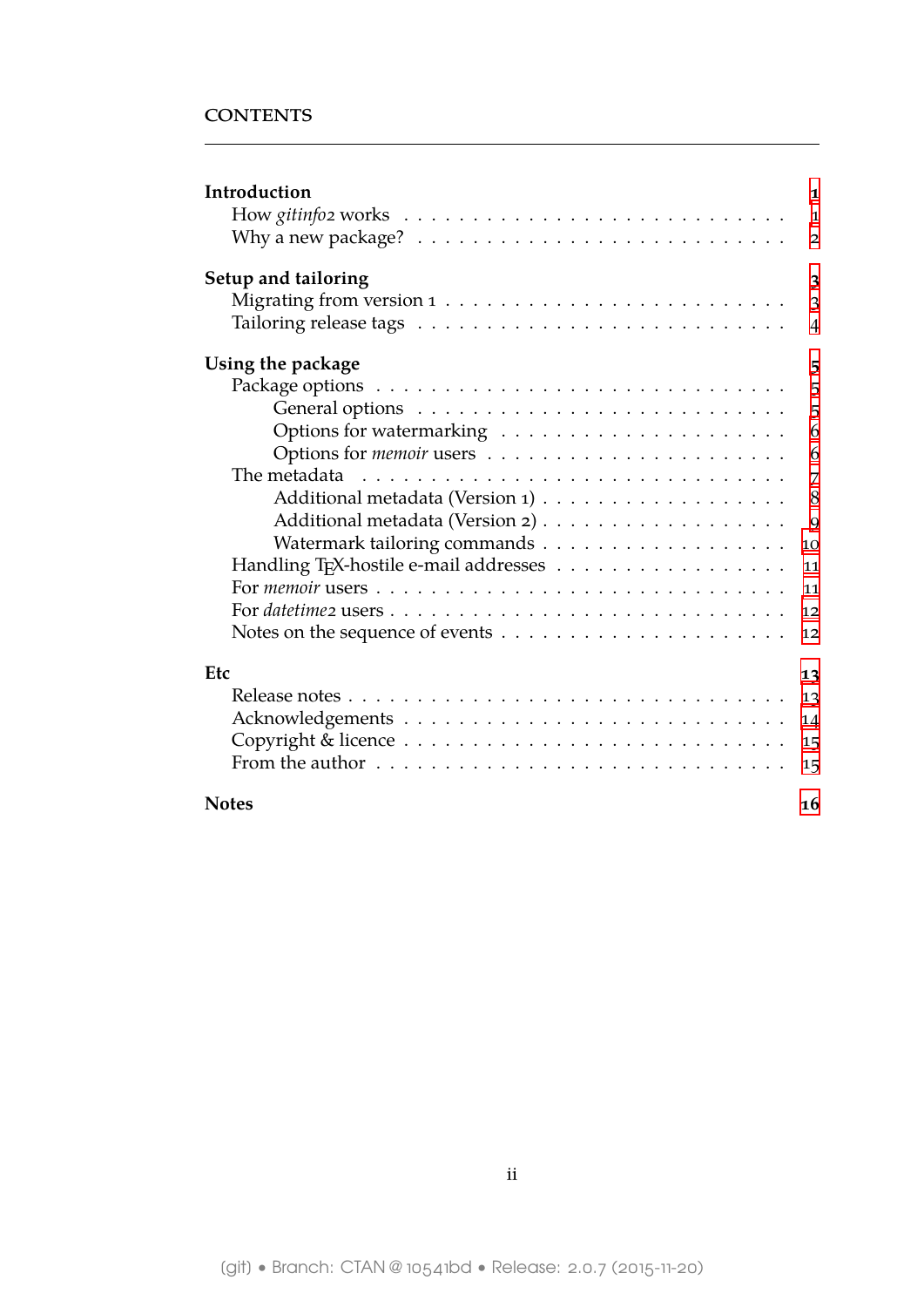<span id="page-2-0"></span>More and more, writers are using version control systems to manage the progress of their works. One popular distributed version control system commonly used today is *git*.

Among other blessings, *git*provides some useful metadata concerning the history of the developers' work, and, in particular, about the current state of that work.

*gitinfo2* allows writers to incorporate some of this metadata into their documents, to show from which point in their development a given formatted copy was produced.

# **How** *gitinfo2* **works**

- <span id="page-2-1"></span>1. Whenever you commit work or check out a branch in *git*, *git* executes a *post-commit* or *post-checkout hook*.
- 2. The *gitinfo2* package includes a sample hook (placed in your *git* hooks directory), which extracts metadata from *git* and writes it to a T<sub>E</sub>X file, named gitHeadInfo.gin ('gin' for **g**it **in**fo).
- 3. When you format your document, *gitinfo2* reads gitHeadInfo.gin and stores the metadada in a series of LATEX commands.
- 4. You may use these commands to insert the metadata you need at any point in the document.

It is important to note that *gitinfo2* reads the metadata with the equivalent of \input{.git/gitHeadInfo.gin} in the repository (module or submodule) root.

Under some circumstances (for example, when shipping something to CTAN), a document will not be able to access the standard metadata. In such a case, an option is available to read the metadata from a *manual* copy in the current directory, called gitHeadLocal.gin.

If you actually want to use *gitinfo2*, then please read on. But you may just be reading this to see whether it will be useful; in this case, please skip the next chapter and go on to 'Using the package' on page 5. Then, if you like what you see, come back to read 'Setup and tailoring' later.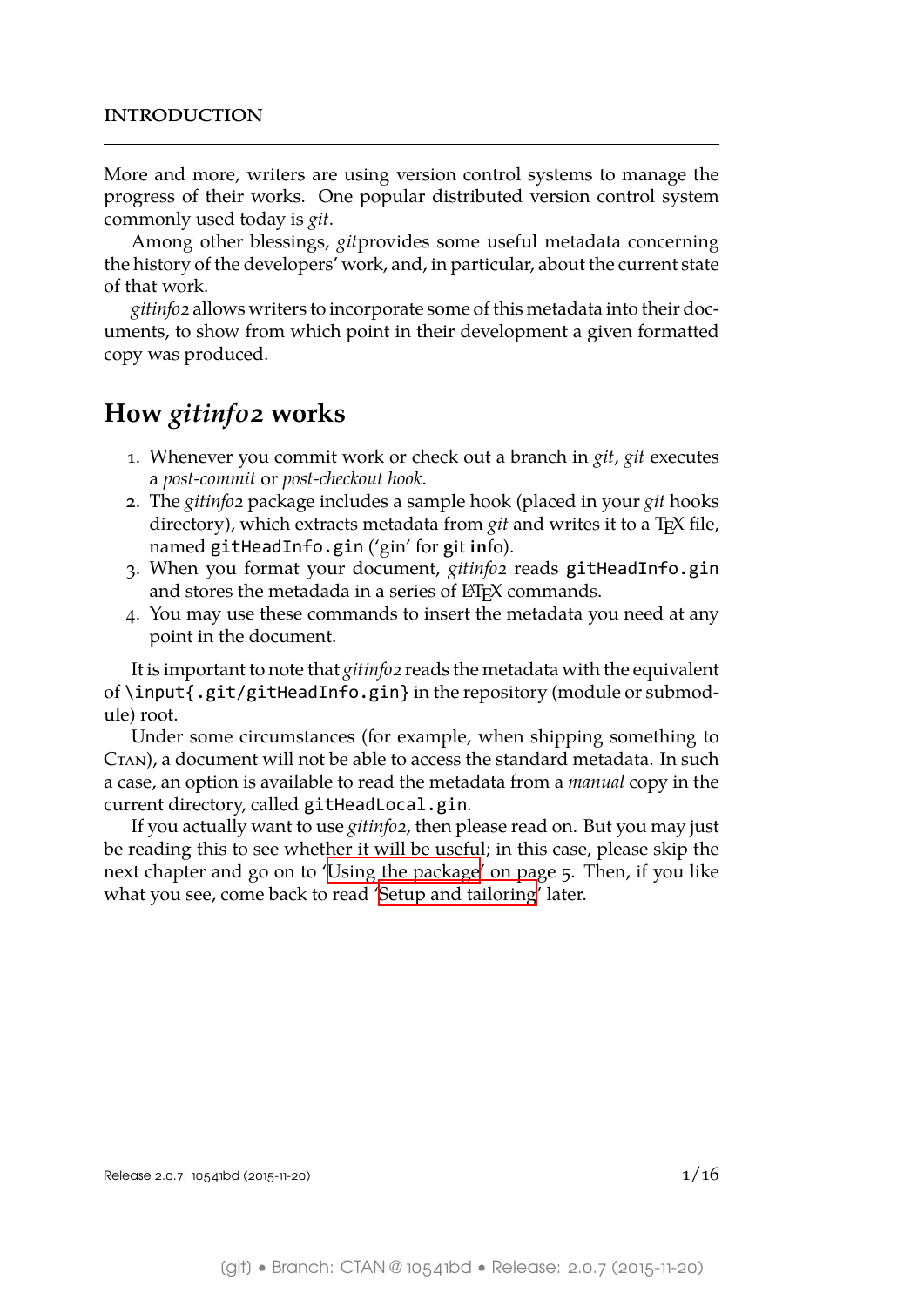# <span id="page-3-0"></span>**Why a new package?**

The improvements to *gitinfo* version 2 mean that existing repositories would not work; so if I just dumped a new version of *gitinfo* on to CTAN, anyone who updated *gitinfo* would need to migrate all their active repositories before they could resume work.

So in order to avoid the rebukes that would follow, I have changed the package name to *gitinfo2*, and the inner package name from *gitsetinfo* to *gitexinfo*.

*gitinfo* is now informally deprecated, and the first reply to any bug reports or feature requests will be 'try *gitinfo2*'. Of course, I will support *gitinfo2* itself to the best of my somewhat limited ability.

For obvious reasons, *do not try* to use both packages in the same repository; for a new repository, use *gitinfo2*, and for an old one, either leave it alone with *gitinfo*, or migrate it to *gitinfo2*.

To the administrators of CTAN, I'm sorry I caused you this clutter by not getting it right the first time.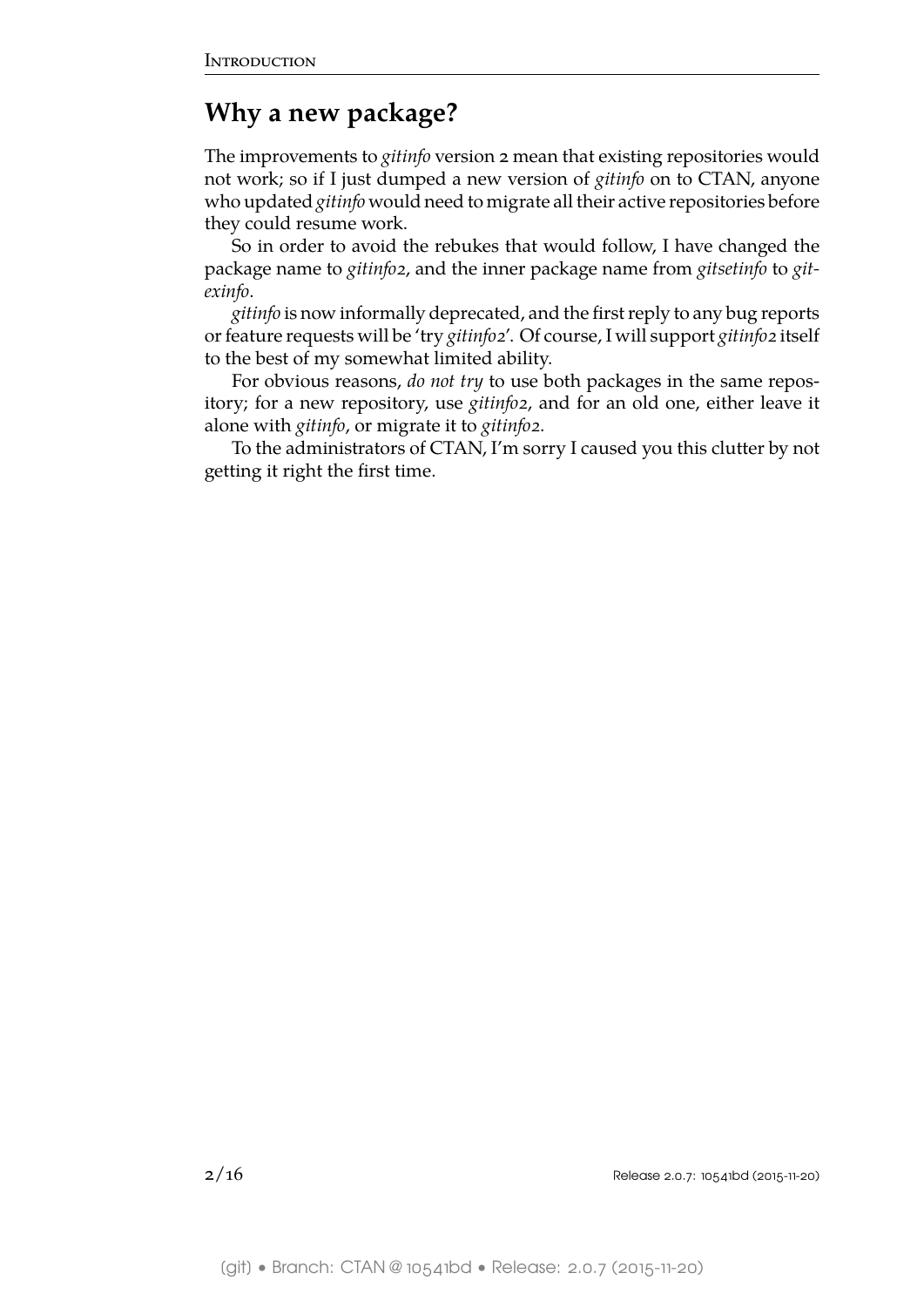<span id="page-4-0"></span>*gitinfo2* will be installed by your favourite package or distribution manager, but before you can start to use it, you need to configure each of your *git* working copies by setting up hooks to capture the metadata.

If you're familiar with tweaking *git*, you can probably work it out for yourself. If not, I suggest you follow these steps:

- 1. First, you need a *git* repository and working tree. For this example, let's suppose that the root of the working tree is in ~/compsci
- 2. Copy the file post-xxx-sample.txt (which is in the same folder of your T<sub>E</sub>X distribution as this pdf) into the *git* hooks directory in your working copy. In our example case, you should end up with a file called ~/compsci/.git/hooks/post-checkout
- 3. If you're using a unix-like system, don't forget to make the file executable. Just how you do this is outside the scope of this manual, but one possible way is with commands such as this:

chmod g+x post-checkout.

- 4. Test your setup with "git checkout master" (or another suitable branch name). This should generate copies of gitHeadInfo.gin in the directories you intended.
- 5. Now make two more copies of this file in the same directory (hooks), calling them post-commit and post-merge, and you're done. As before, users of unix-like systems should ensure these files are marked as executable.

If you don't want to install *gitinfo2* using a package manager, you can instead just copy the two \*.sty files into your document directory. However, it may be simpler, for more complex project trees, to install the package as part of your T<sub>E</sub>X distribution.

# <span id="page-4-1"></span>**Migrating from version 1**

Version 2 of *gitinfo2* simplifies setup and brings additional convenience. But this comes at a cost: existing repositories need to be upgraded to be compatible. This decision wasn't taken lightly; I really do think the incompatible changes will give us a much firmer base for the future. The changes needed, which should be applied to every repository, follow.

**Update** *git* **hooks.** Replace the hooks (post-checkout, post-commit, and post-merge) with the contents of the file post-xxx-sample.txt. Since *gitinfo2* now uses only a single gitHeadInfo.gin file for the whole repository, you do *not* need to tailor these hooks to map your document folders.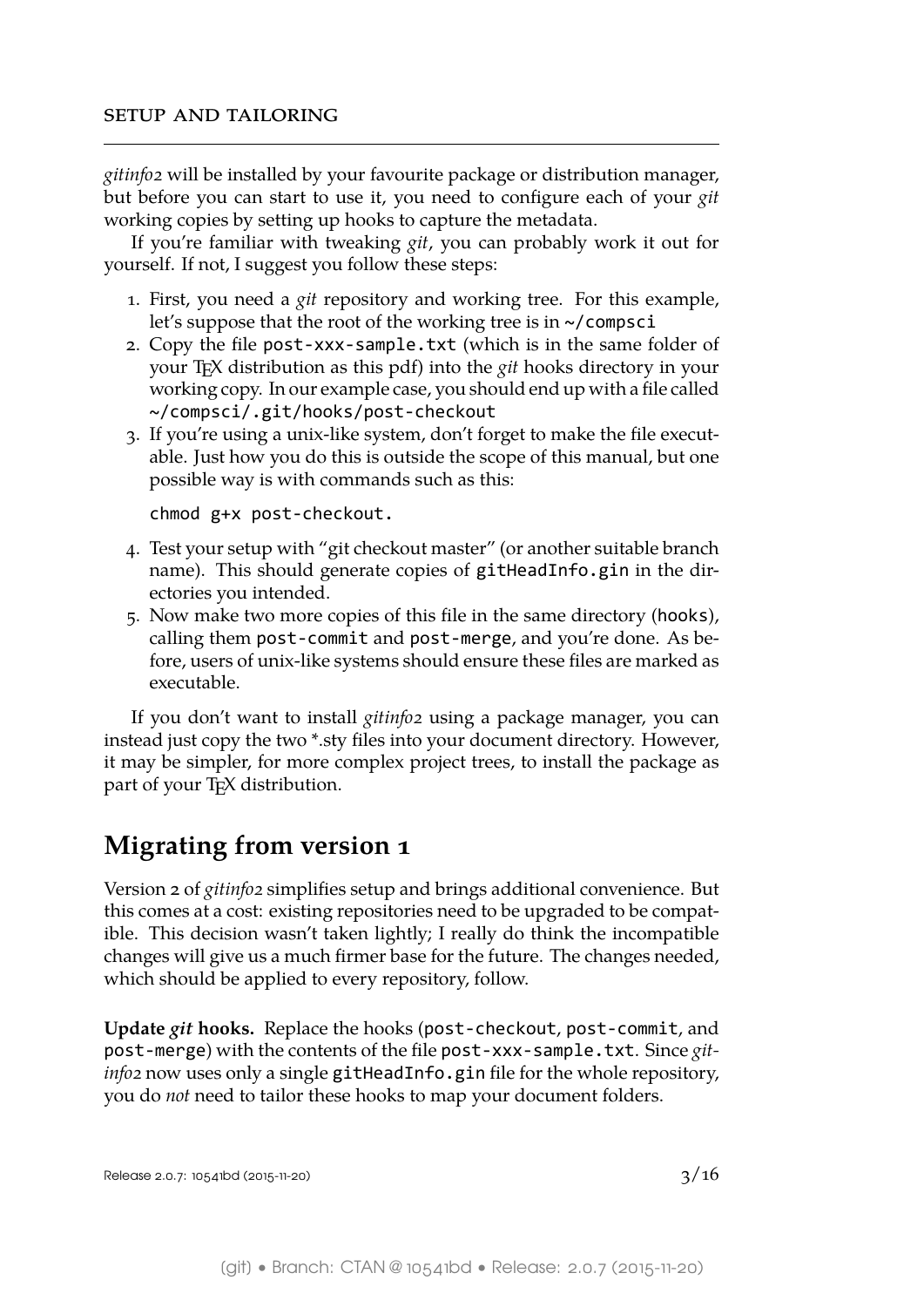If you are fortunate enough to be using a unix-like system, don't forget to ensure the hooks are executable.

**Recreate the new gitHeadInfo.gin file.** After you've replaced the hooks, the simplest way is to re-check-out the current branch, using a command such as git checkout.

**Delete the old gitHeadInfo.gin files,** when you're ready.

**If you're a** *memoir* **user,** and you use the footinfo package option, you will need to adjust your page styles.

From *gitinfo2* version 2, we no longer override the standard *memoir* page styles. Instead, *gitinfo2* provides three new page styles: *giplain*, *giruled*, and *giheadings*, which you should now use to provide *gitinfo2*-tailored pages.

# **Tailoring release tags**

<span id="page-5-0"></span>As shipped, the *git* hook code uses a certain convention for identifying 'release' tags: the tag must begin with a numeric digit, and contain at least one decimal point.<sup>1</sup>

Here is the line in the hook where this convention is established:

RELT[A](#page-17-0)G=\$(git describe … --match '[0-9]\*.\*' …)

By changing the --match parameter, you can decide exactly which tags qualify as 'release' tags for your needs. Thus

RELTAG=\$(git describe … --match 'R.\*' …)

would allow you to find tags like 'R.2.0.1' and 'R.L.Stevenson', or

RELTAG=\$(git describe … --match '\*' …)

would allow you to find any tag whatsoever.

You can change the hooks without needing to alter *gitinfo2*, since any tag found is used 'as-is'.

*Important note:* The --match parameter is a unix glob, *not* a regular expression. This has tripped up a number of users.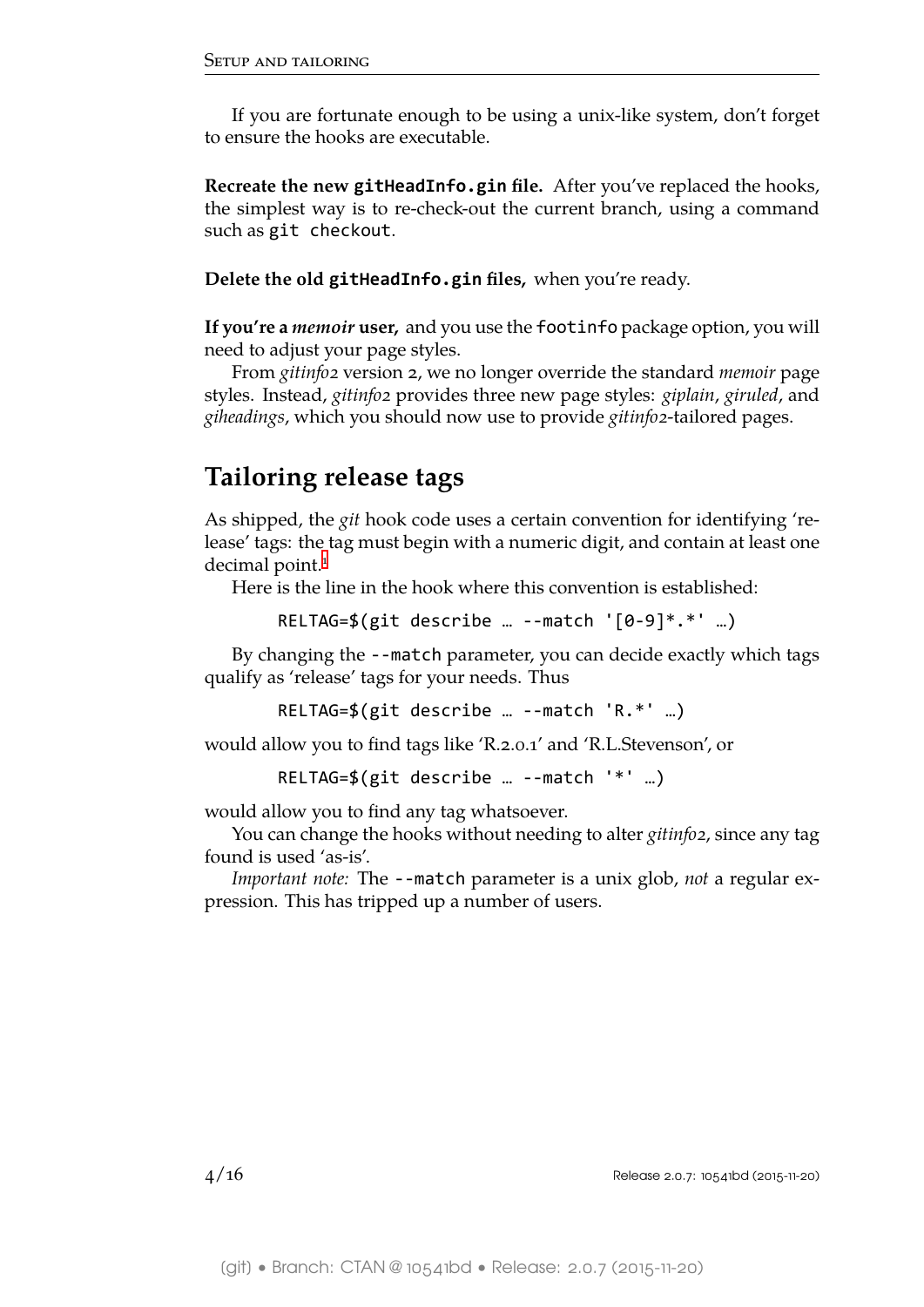<span id="page-6-0"></span>Once you've set up your *git*hooks, and done your first commit, merge, or checkout to drive them, you can start incorporating the metadata into your document, by loading the *gitinfo2* package in the usual way:

```
\usepackage[< options >]{gitinfo2}
```
# <span id="page-6-1"></span>**Package options**

The following options are available:

### <span id="page-6-2"></span>**General options**

- **local** By default, *gitinfo2* normally reads .git/gitHeadInfo.gin (the metadata file). If, however, the document needs to be shipped outside of its own repository, this file will not be found. Under these circumstances, the local option may be used. This option causes *gitinfo2* to search instead for gitHeadLocal.gin in the current directory *only.* Creating this file (normally by copying from .git/gitHeadInfo.gin) is your responsibility.
- **grumpy** In those cases where *gitinfo2* is unable to find the metadata file (.git/gitHeadInfo.gin, or gitHeadLocal.gin if the **local** option is used), it will set all the metadata to a common value, "(None)", issue a package warning, and carry on. If the grumpy option is used, this warning becomes an error, and processing stops.

#### **missing=***text***, notags=***text***, dirty=***text*

These three options allow you to tailor the default text used by *gitinfo2* when metadata is missing '(None)', the branch head has no tags '(None)', and the working copy has uncommitted changes '(\*)'. For example:

```
[missing=Help!,notags={No tags?},dirty=Eww!]
```
If you have complex needs, as in the second example, don't forget to enclose your text in {}s.

#### **maxdepth=***n*

In order to locate .git/gitHeadInfo.gin in the repository root, *gitinfo2* starts in the directory containing the master document, and searches up the directory tree until it finds it. This search is limited to *n* levels — 4 by default. If have to deal with documents deeper in your repository tree, you can extend this limit with, say, maxdepth=8.

Release 2.0.7: 10541bd (2015-11-20)  $5/16$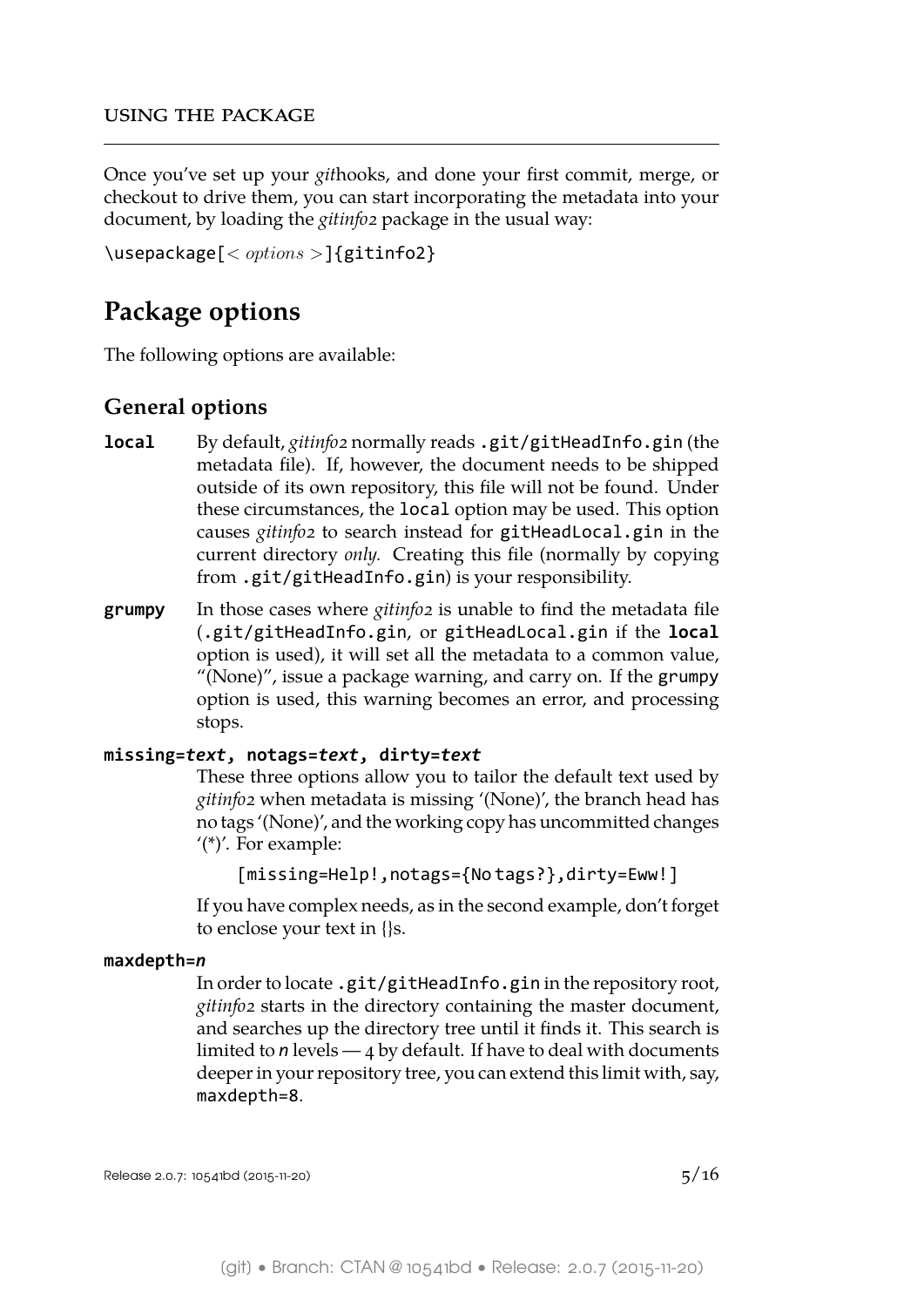# **Options for watermarking**

These options allow you to place a watermark of *git* metadata, at the bottom of the paper, conditionally or unconditionally

<span id="page-7-0"></span>**mark** This option causes *gitinfo2* to generate a watermark, centred at the bottom of each sheet, containing 'useful' *git* metadata. The watermark is always added.

#### **markifdraft**

This option is like **mark,** but only activates the watermark if the document is being processed with the **draft** option.

#### **markifdirty**

This option is like **mark,** but only activates the watermark if the last commit or checkout left uncommitted changes in the repository.

#### **marknotags**

If *gitinfo2* can't find any tags in the *git* references, it suppresses the second line of the watermark. If, however, you would like the second line always to appear, add this option to the package options.

#### **raisemark=***vertical space*

By default, *gitinfo2* sets the bottom line of the watermark at 1.5 baseline skips<sup>2</sup> above the bottom of the paper. If you prefer something different, you can specify it here. For example:

[raisem[a](#page-17-1)rk=0.95\paperheight]

**draft** This option *should not be used;* it only exists to 'capture' the **draft** option from the document class definition.

### **Options for** *memoir* **users**

For more about these options, please read 'For *memoir* users' on page 11.

- <span id="page-7-1"></span>**footinfo** This option is no longer used, and if present is silently ignored. For *memoir* users, *gitinfo2* now [creates, automatic](#page-12-1)ally, three new page styles.
- **pcount** For *memoir* users, this option will replace the folio in the new page styles with one of the form *x/y*, where *x* is the folio and *y* is the page count.

No warning is given, and no action taken, if this parameter is used with another document class.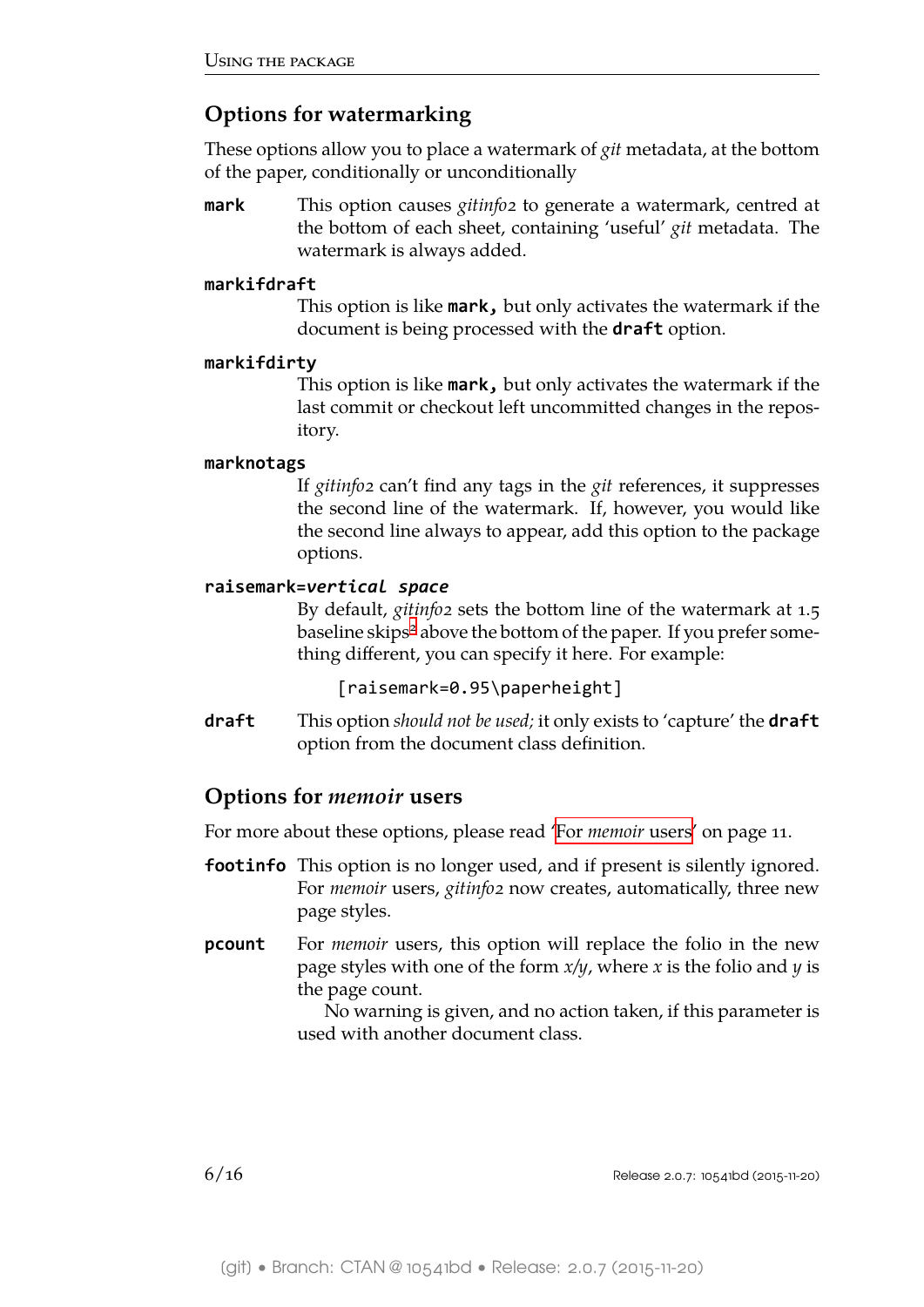# **The metadata**

<span id="page-8-0"></span>The *git* metadata, for the current HEAD commit, is made available in the document as a series of parameter-less LAT<sub>E</sub>Xcommands. Here they are:

### **gitReferences**

A list of any *git* references (tags, branches) associated with this commit. This string is not for the faint-hearted; its format and order may vary between versions of *git*.

Example: *(HEAD -> CTAN, develop)*

### **gitBranch**

The name of the current branch. Depending on how you use *git*, 3 this information may not be available, and will then be shown as the default or specified value of the missing package option. For *git* versions before 2.0.0, where the current HEAD commit refer[s](#page-17-2) to more than one branch head, this value may be different from the currectly checked-out branch. Example: *CTAN*

**gitDirty** If the last commit or checkout left uncommitted changes in the working tree, the default or specified value of the dirty package option; otherwise empty.

#### **gitAbbrevHash**

The seven-hex-char abbreviated commit hash Example: *10541bd*

**gitHash** The full 40-hex-character commit hash Example: *10541bd1db148ba538c521d4168a9bdca89f37cd*

#### **gitAuthorName**

The name of the author of this commit Example: *Brent Longborough*

#### **gitAuthorEmail**

The email address of the author of this commit Example: *myemail@evilspam.net*

#### **gitAuthorDate**

The date this change was committed by the author, in the format *yyyy-mm-dd* Example: *2015-11-20*

#### **gitAuthorIsoDate**

The date and time this change was committed by the author, in ISO format Example: *2015-11-20 21:17:46 +0000*

Release 2.0.7: 10541bd (2015-11-20)  $7/16$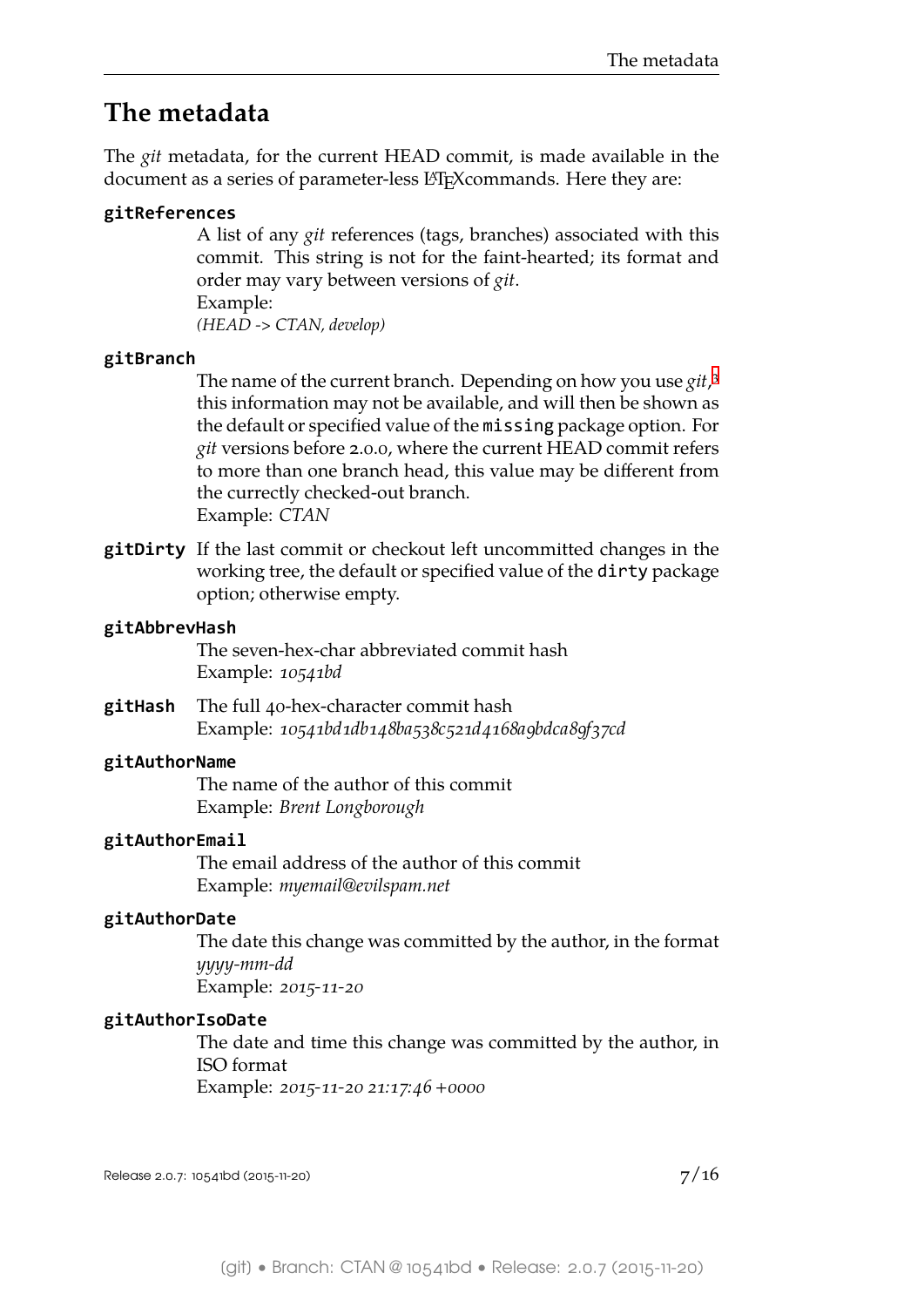#### **gitAuthorUnixDate**

The date and time this change was committed by the author, as a Unix timestamp Example: *1448054266*

#### **gitCommitterName**

The name of the committer of this commit Example: *Brent Longborough*

#### **gitCommitterEmail**

The email address of the committer of this commit Example: *watcher@gchq.gov.uk*

#### **gitCommitterDate**

The date this change was committed by the committer, in the format *yyyy-mm-dd* Example: *2015-11-20*

#### **gitCommitterIsoDate**

The date and time this change was committed by the committer, in ISO format Example: *2015-11-20 21:17:46 +0000*

#### **gitCommitterUnixDate**

The date and time this change was committed by the committer, as a Unix timestamp Example: *1448054266*

### <span id="page-9-0"></span>**Additional metadata (Version 1)**

Three more commands are available, but their use should be considered experimental. *gitinfo2* searches the *git* references metadata for anything (probably a *git* tag) that looks like a number with a decimal point. The first such number it finds is taken as a "Version Number" and made available in three different formats, explained here:

- **gitVtag** The version number, without decorations. If no version number is found, empty (i.e. zero width).
- **gitVtags** The version number, with a leading space. If no version number is found, empty.
- **gitVtagn** The version number, with a leading space. If no version number is found, a space, followed by the default or specified value of the missing package option. Example: *(None)*

These versioning tags have been superseded by release tags in Version 2, although they should continue to work as before.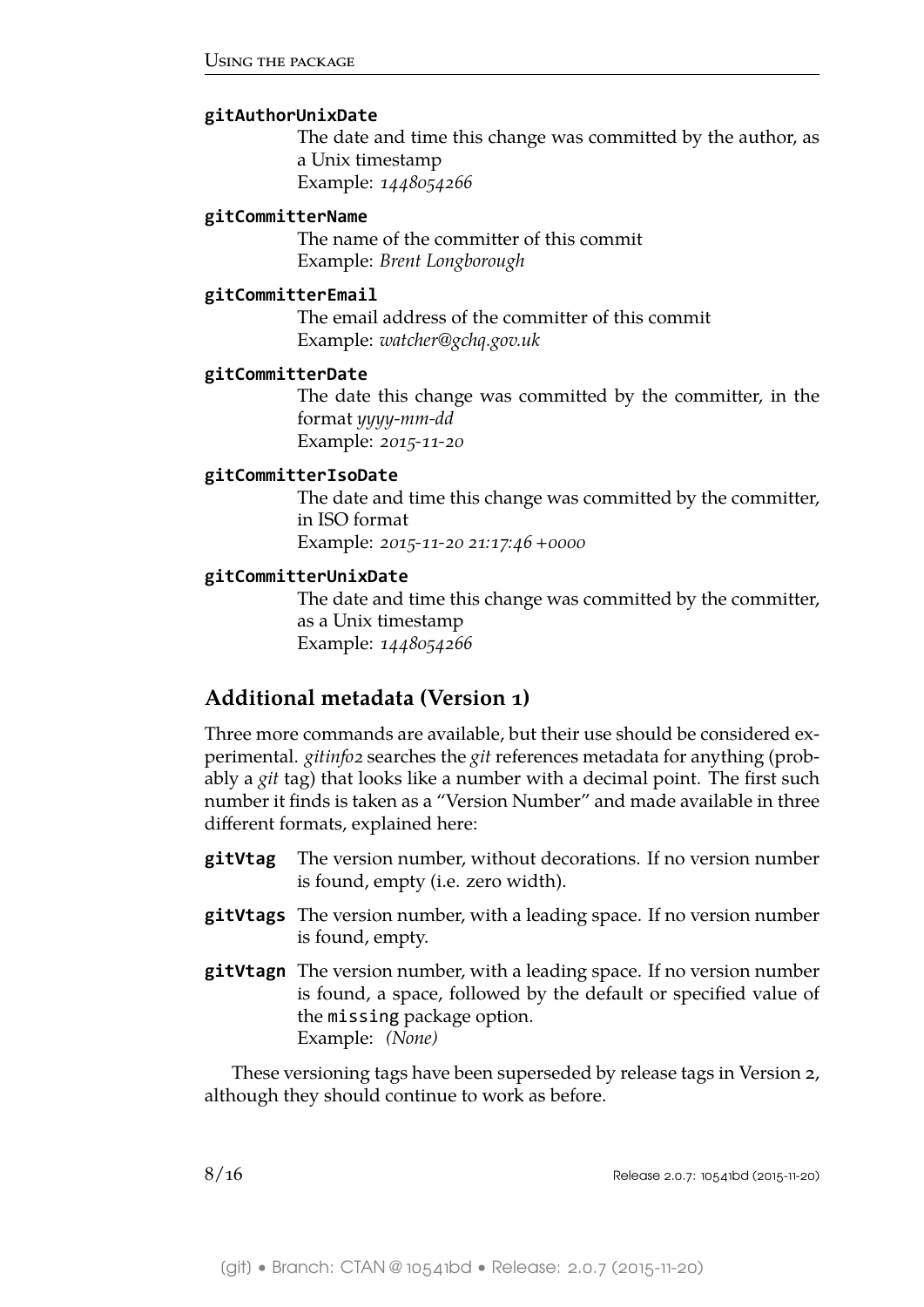### **Additional metadata (Version 2)**

<span id="page-10-0"></span>From Version 2 onwards, additional *git* metadata is available, in general improving or extending the facilities available in Version 1. The Version 1 metadata is retained for backward compatibility.

Included is a new set of gitRel commands, designed to replace gitVtag and its cousins. *gitinfo2* searches the *git* metadata for tags on the current head commit or its ancestors, and makes the first tag found available. It also looks for the latest such tag whose name begins with a digit, and which contains a full stop (period), and makes the tag, and the number of commits following it, available as a 'release number'.<sup>4</sup> Here are the new commands in Version 2:

#### **gitFirstTagDescribe**

The last tag reachable from the current HEAD. Please see gitdescribe for more inf[o](#page-17-3)rmation. If the working copy is *dirty* (has uncommitted changes), the string has '-\*' appended. Example: *2.0.7-1-g10541bd*

- **gitRel** The release number, without any decorations. If no release number is found, empty (i.e. zero width).
- **gitRels** The release number, with a leading space. If no release number is found, empty.
- **gitReln** The release number, with a leading space. If no release number is found, a space, followed by the default or specified value of the missing package option.
- **gitRoff** The number of commits between the current HEAD and the tag holding the release number. If the tag refers to the current HEAD, zero.
- **gitTags** A comma-separated list of tags associated with the current head. Example: *(None)*

#### **gitDescribe**

The raw output from the git-describe command for the last release tag reachable from the current HEAD, including tag name, commit offset, short hash, and a dirty flag. Please see git-describe for more information. Example: *2.0.7-1-g10541bd*

Release 2.0.7: 10541bd (2015-11-20)  $9/16$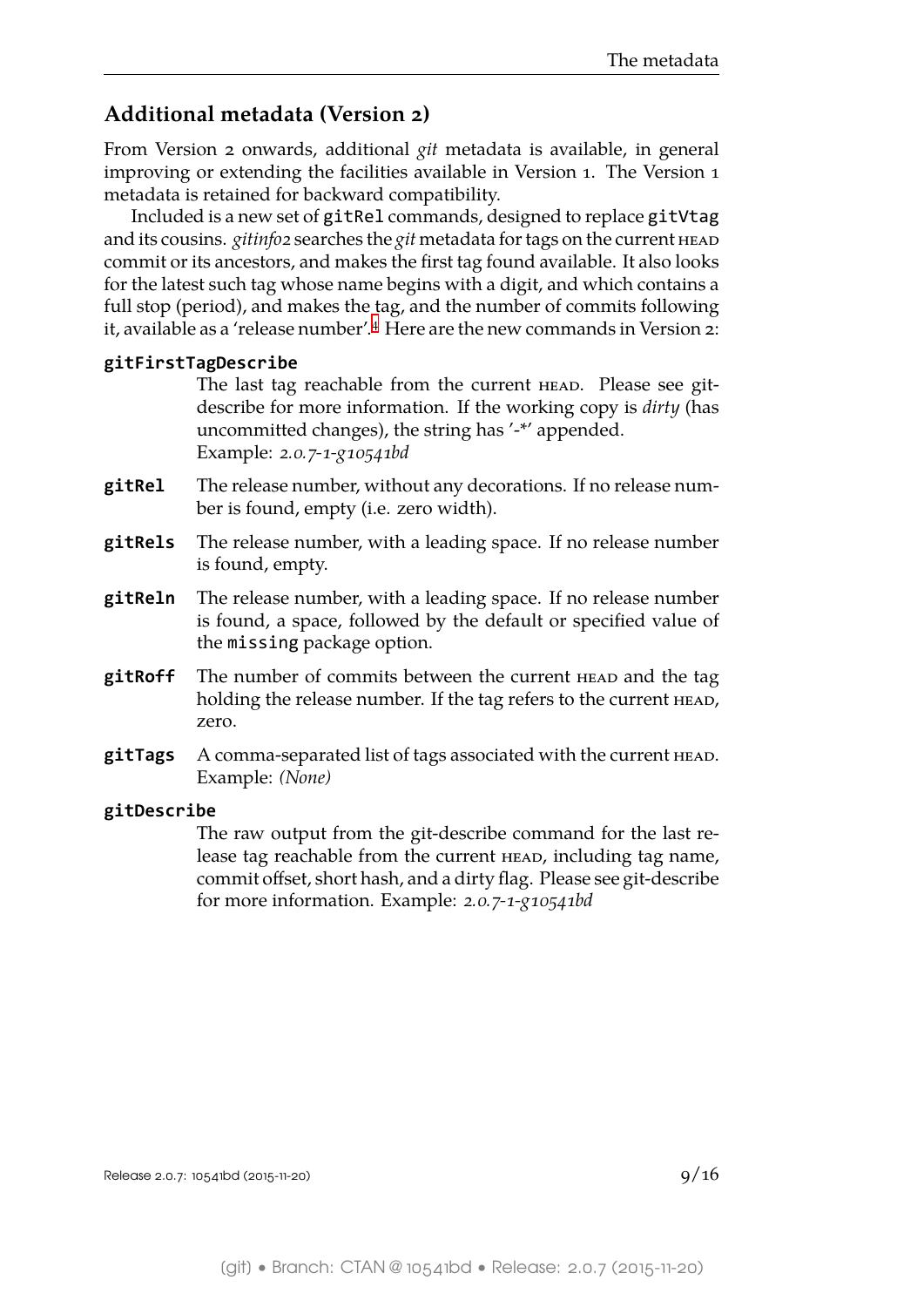### <span id="page-11-0"></span>**Watermark tailoring commands**

If you use the Version 2 options to place a watermark, you can tailor the format of the watermark to suit your needs, by redefining one or more of the following commands.

**gitMark** Contains the text of the watermark. Output from the default definition can be seen below the footer at the bottom of this page. The definition (here split onto four lines to fit) is:

```
Branch: \gitBranch\,@\,\gitAbbrevHash{}
\textbullet{}
Release:\gitReln{} (\gitAuthorDate)\\
Head tags: \gitTags
```
You can tailor this by redefining \gitMark. For example:

\renewcommand{\gitMark}{\gitHash\hfill\gitRel}

### **gitMarkFormat**

Defines typesetting parameters for the whole watermark. The default definition is:

\color{gray}\small\sffamily

if the *xcolor* package is loaded; if not, is simply omitted. You can tailor this by redefining \gitMarkFormat. For example:

\renewcommand{\gitMarkFormat}{\color(red)\ttfamily}

### **gitMarkPref**

Contains the text of the watermark prefix, which depends on the reason the document is being watermarked. The default values are *[Dirty]*, *[Draft]*, or *[git]*. You can tailor this by redefining \gitMarkPref. For example:

\renewcommand{\gitMarkPref}{[Pending review]}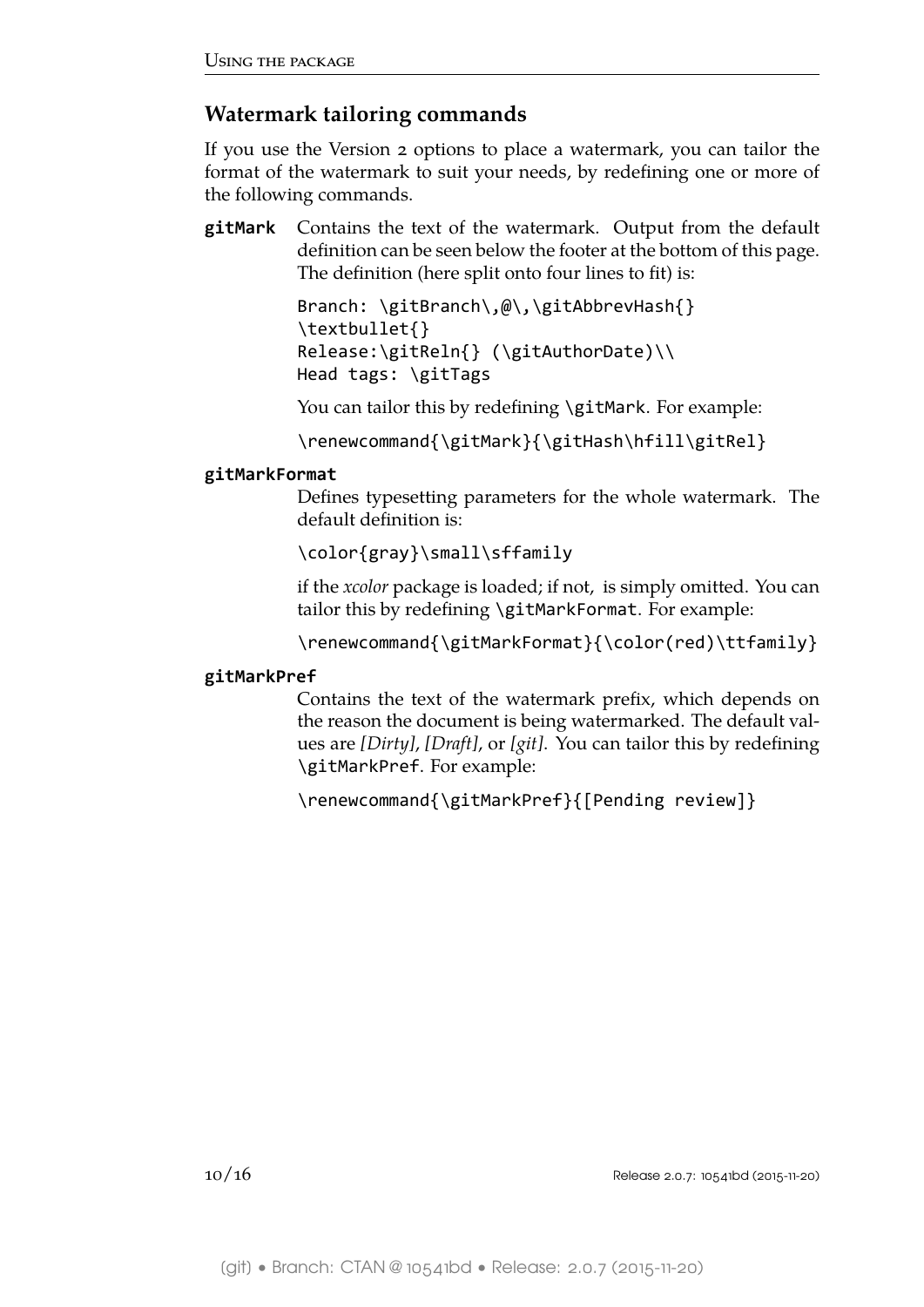# <span id="page-12-0"></span>**Handling TEX-hostile e-mail addresses**

Occasionally, a repository will contain 'TEX-hostile' e-mail addresses such as my name@somewhere.net. As a result, using the gitAuthorEmail or git-CommitterEmail commands can cause errors.

*gitinfo2* provides an e-mail wrapping command, \gitWrapEmail, to allow you to tailor your use of email addresses. Its default definition does nothing:

```
\newcommand{\gitWrapEmail}[1]{#1}
```
You can tailor this by redefining \gitWrapEmail. For example, a number of packages (*hyperref* is one) provide a \url command which provides the necessary protection. Using such a package (independently of *gitinfo2*), you can redefine the *gitinfo2* wrapper in this way:

```
\renewcommand{\gitWrapEmail}[1]{\url{#1}}
```
Please note that from Release 2.0.6 this precaution is optional, since *gitinfo2* now detokenises Author and Committer names and email addresses, and all *git* reference names.

# <span id="page-12-1"></span>**For** *memoir* **users**

If you use *memoir*, *gitinfo2* provides you with three new pagestyles, based on *plain*, *ruled*, and *headings*. The new pagestyles are called *giplain*, *giruled*, and *giheadings*.

For the *giplain* and *giruled* pagestyles, the folio is moved from the centre to the outer margin of the footer, and a revision stamp is placed in the inner margin.

For the *giheadings* pagestyle, the folio is moved from the outer margin of the header to the outer margin of the footer, and a revision stamp is placed in the inner margin of the footer.

If you use the pcount option, a solidus, and the page count, are appended to the folio.

The revision stamp is generated by this fragment:

```
Release\gitRels: \gitAbbrevHash{} (\gitAuthorDate)
```
which is set at tiny in the sans-serif font.

Note that, in contrast to version 1 of *gitinfo2*, version 2 no longer modifies the existing page styles. If you wish to use this facility, you must now select the appropriate *gi…* page style explicitly.

You can see an example in the footer of this page, above the *gitinfo2* watermark.

Release 2.0.7: 10541bd (2015-11-20) 11  $11/16$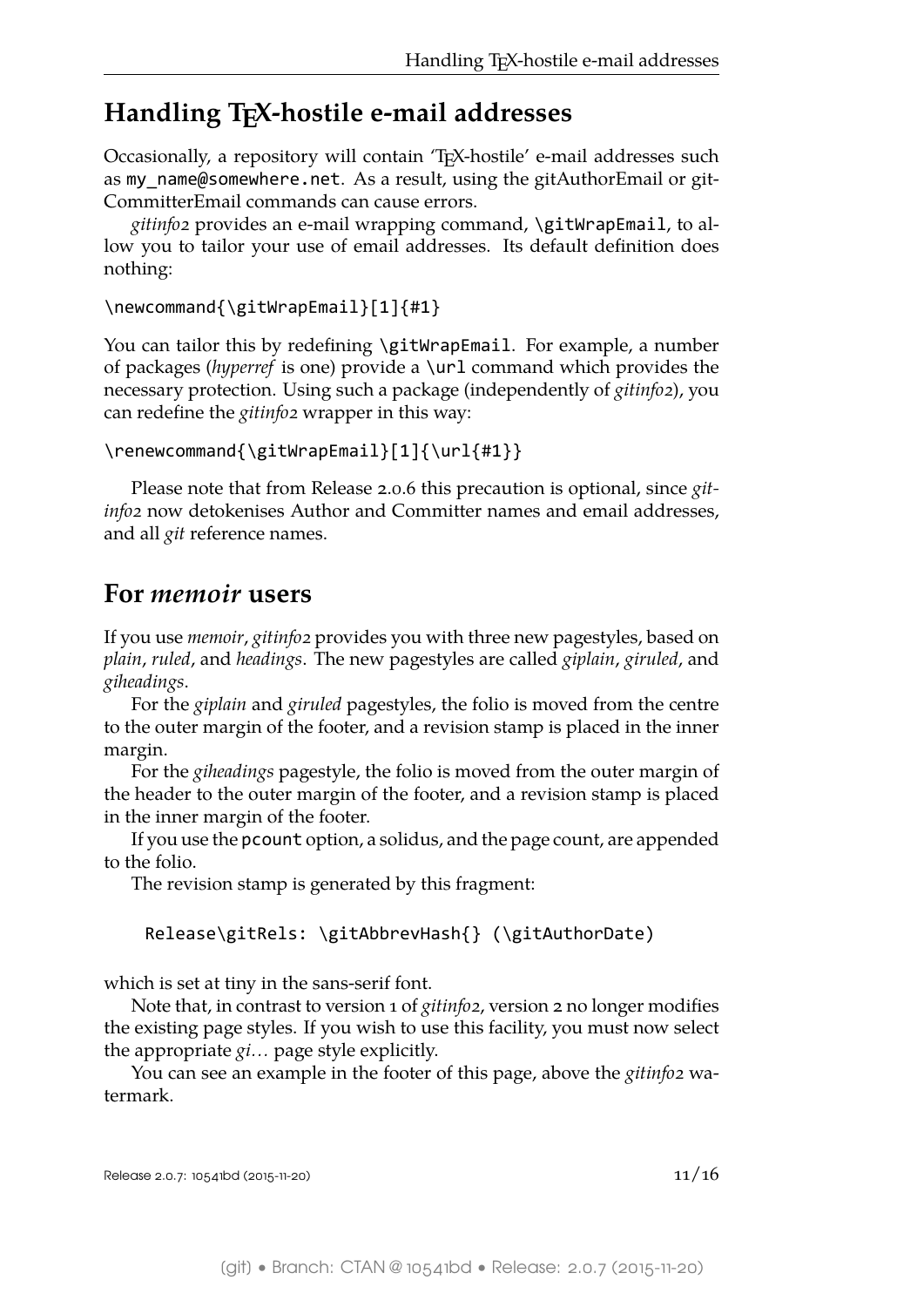# **For** *datetime2* **users**

<span id="page-13-0"></span>If you use Nicola Talbot's excellent *datetime2* package, *gitinfo2* copies the value of the tag **gitAuthorDate** as a new date object named *gitdate*, which you can then refer to with other *datetime2* functions.

Please refer to the *datetime2* manual for further details, especially in the section entitled 'Saving Dates'.

If you use it, you must load *datetime2* before you load *gitinfo2*.

The *datetime* package is also supported, though deprecated.

# **Notes on the sequence of events**

<span id="page-13-1"></span>Users of *gitinfo2* (including me) are frequently surprised by what appear to be incorrect results in their output,<sup>5</sup> but are determined in fact by the precise sequence of operations on a working copy.

As it's impossible to foresee every possible workflow, what follows is a sequence of steps of a simple wo[rk](#page-17-4)flow which will serve as an example to help users to understand what is happening, and to avoid it.

The example repository manages two main files: *abc.tex* and its output file, abc.pdf.<sup>6</sup> Intuitively, the overall sequence of one update & release cycle might be like this:

- 1. Edit *abc.tex*, (perhaps) commit intermediate changes, format the output into *a[bc](#page-17-5).pdf*, and check and repeat until ready for release;
- 2. Commit the release version of *abc.tex*;
- 3. Tag the release;
- 4. (Missing step);
- <span id="page-13-2"></span>5. Format the release version of *abc.pdf*; and
- 6. Commit the release version of *abc.pdf*.

<span id="page-13-3"></span>For reasons that I hope will become obvious, that doesn't work. The *git* metadata is extracted and stored at step (2). At that point, the release tag doesn't yet exist, and the working copy is dirty, since *abc.pdf* has been regenerated, and has changed since the last recorded version.

It's simple to fix; all we have to do is en[su](#page-13-2)re the working copy is clean and regenerate the saved metadata (now with correct tag information). Here's the missing step, kept, perhaps, somewhere in a *makefile:*

4. git checkout abc.pdf

This will revert the .pdf file to its repository version, and then regenerate the stored metadata, including the release tag. Step (5) will now produce output sh[ow](#page-13-3)ing the release tag and a clean working copy.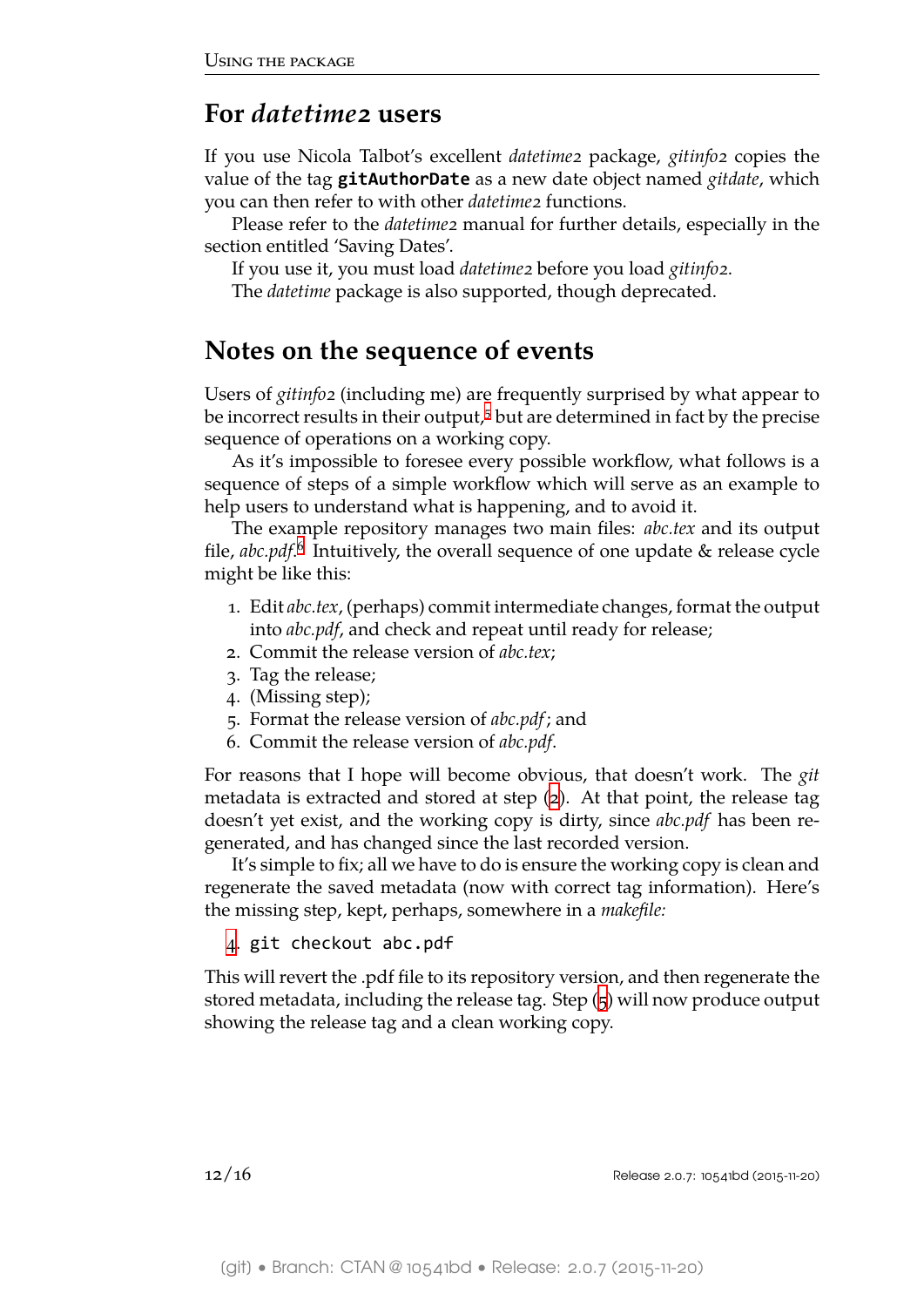# <span id="page-14-0"></span>**Release notes**

#### <span id="page-14-1"></span>**R2.0.7: 2015-11-22 – Allow metadata to be shipped**

• Allow metadata to be read from gitHeadLocal.gin in the current directory, rather than from .git/gitHeadInfo.gin, via the local package option.

### **R2.0.6: 2015-11-14 – Detokenise the metadata**

• Detokenise names, emails, branches, and tags. This means you should be able to use branch names like yes@top\_dol\$lar without TEX chewing you out. I'd welcome feedback on this, as I have an uneasy feeling there may be unintended consequences.

### **R2.0.5: 2015-11-09 – Bug fixes and general improvements**

- Support for the *datetime* 2 package
- Provide correct committer metadata in hook sample
- Change Warning to Info when *gitHeadinfo.gin* is found
- Move all package dependencies from *gitexinfo.sty* to *gitinfo2.sty*
- Support for *git* Version 2 log output, with more accurate branch name analysis
- Only use colours if the *xcolor* package is loaded

#### **R2.0.4: 2014-10-03 – Fixes and documentation improvements**

- More robust *git* hooks, for improved detection of dirty working copies
- A new section, *Notes on the sequence of events*, to help with doing things in the right order
- Other minor improvements to the manual

#### **R2.0.3: 2014-09-05 – [Handle hostile e-mail addre](#page-13-1)sses**

- Provide an e-mail address wrapper command, to allow users to tailor protection against '\_' and other characters in email addresses.
- This release was not shipped to CTAN

### **R2.0.2: 2014-09-04 – Mostly cosmetic**

- Fix packaging problems for CTAN and T<sub>E</sub>X Live
- Improve appearance of watermark
- Improve documentation: correct file references. remove gibberish, extend acknowledgments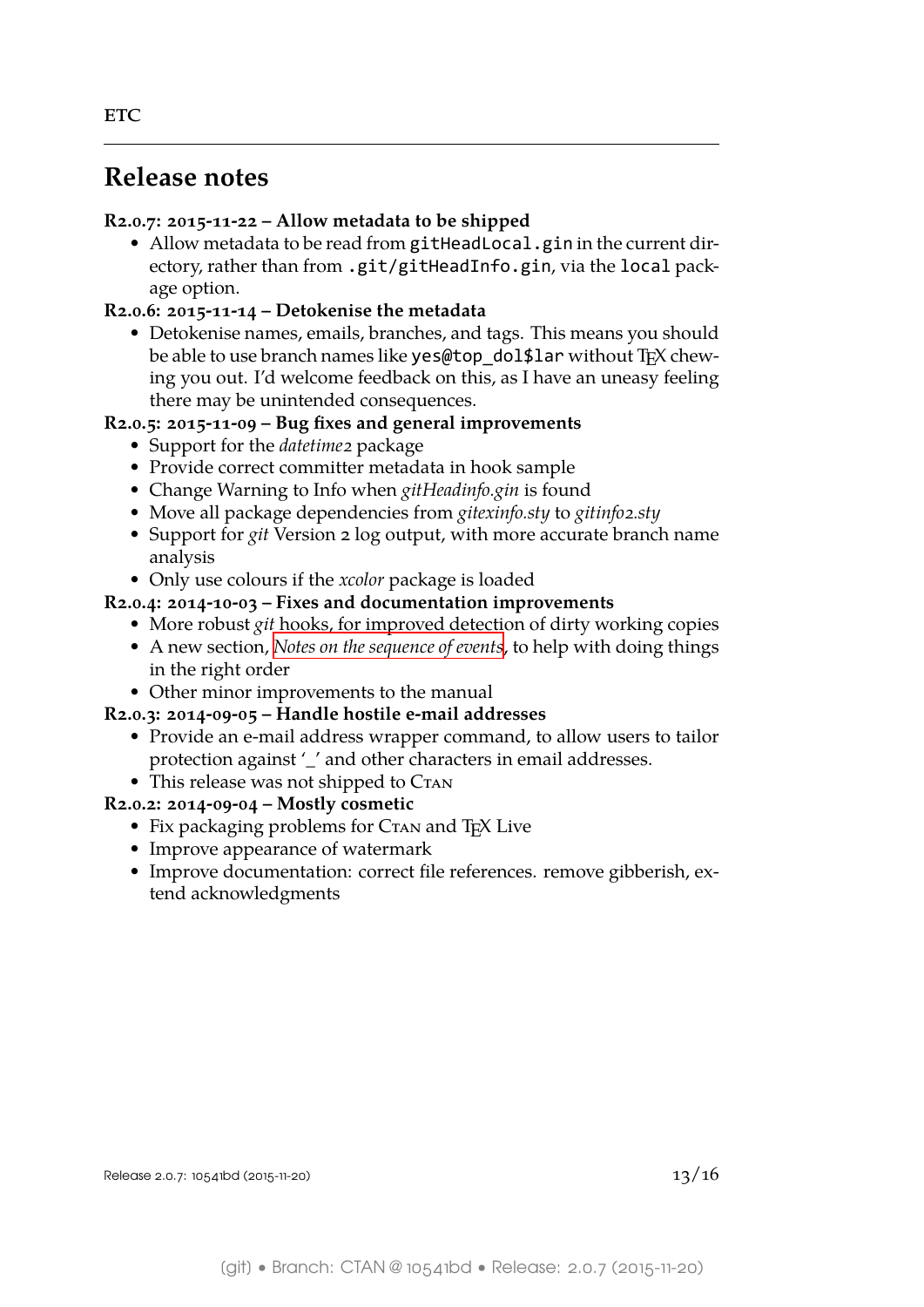# **Acknowledgements**

<span id="page-15-0"></span>The T<sub>E</sub>X.SE community has been a constant source of help, inspiration, and amazement. In particular, I'd like to thank Joseph Wright, who rescued me from the jaws of the TeX parser by explaining \expandafter.

I['d also like to registe](http://tex.stackexchange.com)r my thanks to the owners of the packages on which *gitinfo2* depends: datetime2, eso-pic, etool[box, kvoptions,](http://tex.stackexchange.com/users/73/joseph-wright) and xstring.

Many people have written to me kindly to point out some of the defects in *gitinfo*, and to offer code. I owe you all an apology for the amount of time that elapsed from your suggestions to the making of *gitinfo2*.

In some cases, I have not taken up suggestions other than as food for thought, in others used the code or suggestions directly, and, in yet others, adapted. I thank you all, especially for stimulating my thought processes, and thus, hopefully, helping to make *gitinfo2* a whole lot better than *gitinfo*.

I think I owe a special mention, both for ideas and code, to Clea Rees, Jörg Weber, and Kai Mindermann for improving the handling of *git* references; to Jörg Weber for watermarking; to Michael Rans and Ross Vandegrift for the deduplication of gitHeadInfo.gin; and to *ivokabadshow* on GitHub for a welcome example of how to detokenise the metadata.

My sincere thanks, too, to Adrian Burd, cedb12 (GitHub), Maximilian Held, Johannes Hoetzer, Mikko Korpela, Martin W Leidig, Enrico Malizia, Ken Mankoff, Ryan Matlock, Robbie Morrison, Nik (gwdg nokta de), Omid (gmail nokta com), Sasaki Suguru, Torbjørn T (GitHub and TeX.SE), and Felix Wenger.

Special thanks to Karl Berry for helping me to reduce my incompetence with ctanify. And, of course, for T<sub>F</sub>X Live and everything else.

Finally, but by no means least, my thanks to the C<sub>TAN</sub> elves, and their dæmons, particularly, in my case, Ina Dau, Manfred Lotz, Petra Rübe-Pugliese, and Robin Fairbairns, for their infinite patience and unstinting dedication to the T<sub>F</sub>X community.

The failings, of course, I claim for myself.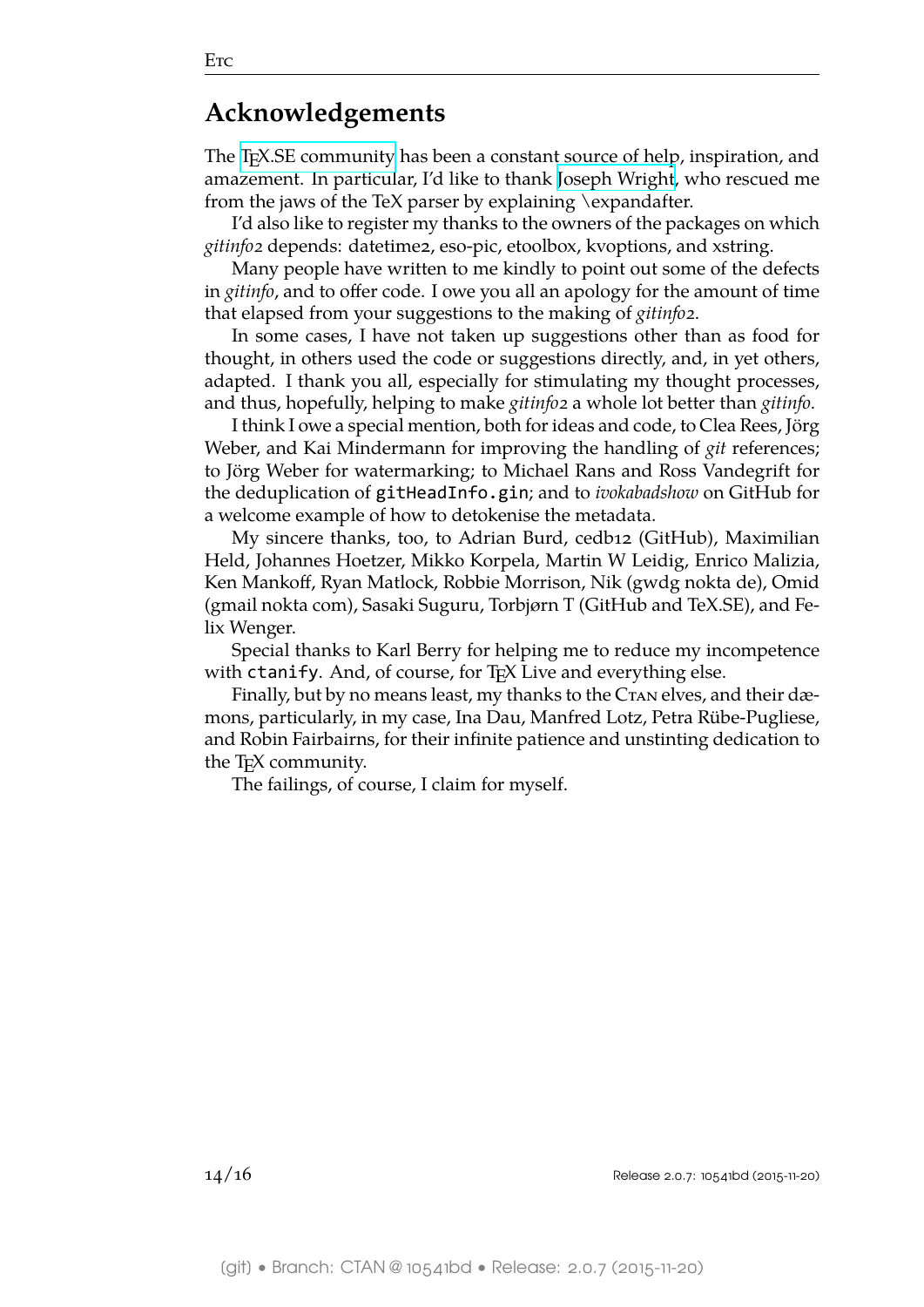# **Copyright & licence**

<span id="page-16-0"></span>Copyright © 2015, Brent Longborough, who has asserted his moral right to be identified as the author of this work.

This work — *gitinfo2* — may be distributed and/or modified under the conditions of the LaTeX Project Public License: either version 1.3 of this license, or (at your option) any later version.

The latest version of this license can be found at the  $E$ T<sub>F</sub>X Project website, $7$ and version 1.3 or later is part of all recent distributions of  $ETeX$ .

This work has the LPPL maintenance status 'maintained'; the Current Maintainer of this work is Brent Longborough.

This work consists of the files gitinfo2.sty, gitexinfo.sty, gitinfo2.tex, gitinfo2.pdf, gitinfotest.tex, post-xxx-sample.txt, and gitHeadLocal.gin.

# **From the author**

Although my limitations as a TEXnician mean that I've implemented *gitinfo2* in a rather simplistic way that needs some setup that is more complicated than I wanted, I hope you find the package useful. I'll be very happy to receive your comments by email.

Brent Longborough

brent+ctancontrib (bei) longborough (punkt) org and at  $T_F X.SE$